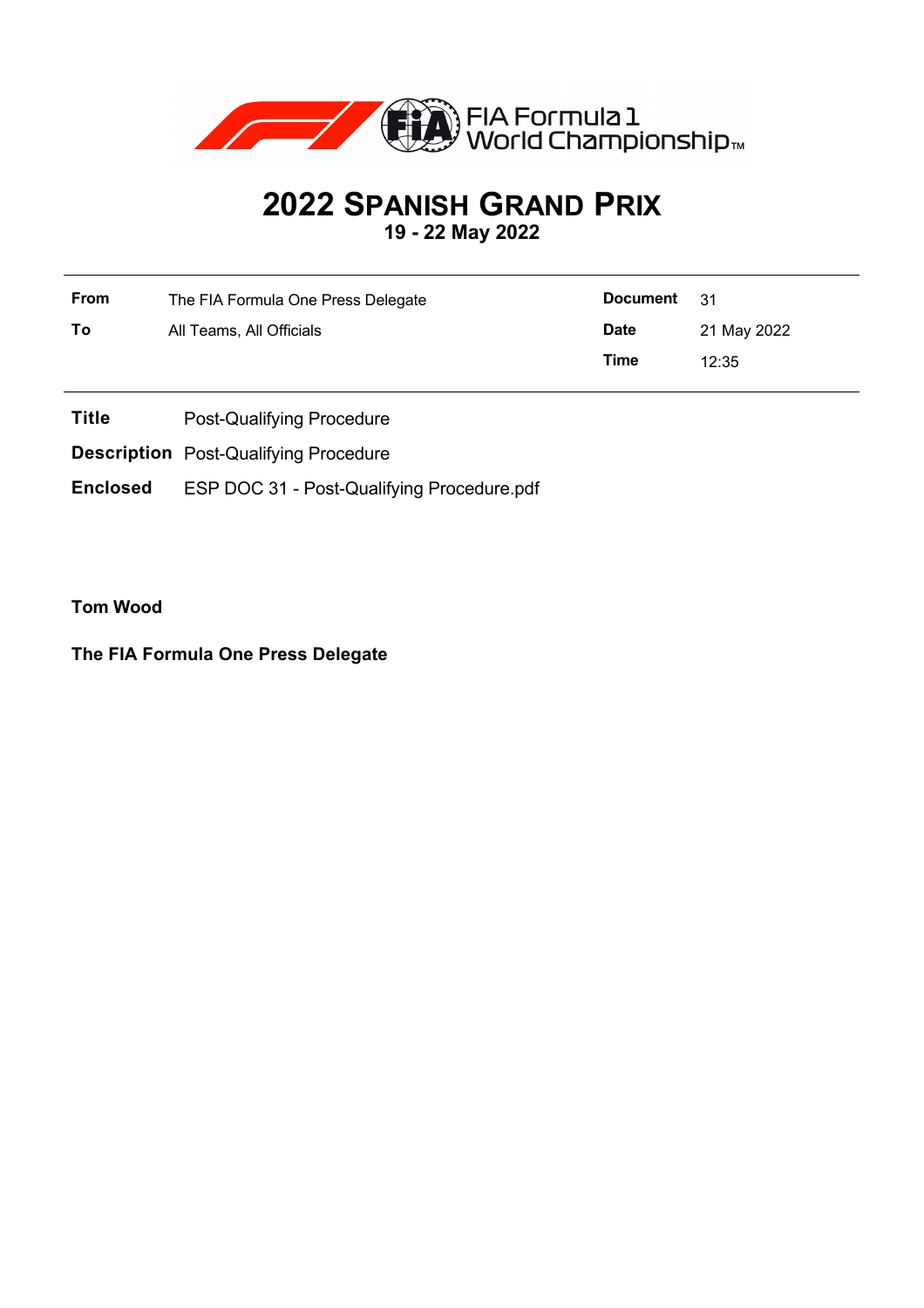

## **2022 SPANISH GRAND PRIX**

**19 – 22 May 2022**

| From | The FIA Formula One Media Delegate | <b>Document</b>     | - 31                 |
|------|------------------------------------|---------------------|----------------------|
| To   | All Teams, All Officials           | <b>Date</b><br>Time | 21 May 2022<br>12:35 |

## **NOTE TO TEAMS: POST QUALIFYING PROCEDURE**

The Post-Qualifying interview procedure requires the top three (3) drivers to be interviewed in the Pit Lane in front of the FIA Garages once they have got out of their cars.

Should either of your drivers be among the top three (3) at the end of qualifying we would like to ask for your co-operation in following the procedure below:

- If they take the chequered flag at the end of Q3, the fastest three (3) drivers should stay on the track and proceed to the Grid where the 1, 2, 3 boards which will be located in the vicinity of the Finish Line.
- Other than the team mechanics (with cooling fans if necessary), officials and FIA pre-approved television crews and the four (4) FIA approved photographers, no one else will be allowed in this designated area at this time (no driver physios nor team PR personnel). At the sole discretion of the FIA Media Delegate, the team-embedded photographer of the pole position driver may also be permitted in the Parc Fermé area at this time.
- Once out of their cars, the top three (3) Drivers will be weighed by the FIA. Each Driver must remain fully attired until after they have been weighed (e.g: Helmet, Gloves, etc).
- After the Drivers have been weighed, the Post-Qualifying interviews will take place in this designated area. The interviewer will be selected by the Commercial Rights Holder.
- If one (1) of the top three (3) drivers is already in the Pit Lane at the end of the session, the team should ensure that he goes directly to the designated area once the other drivers have arrived there.
- At the end of the live interviews the drivers will be led to the backdrop in front of the Race Control Tower for the Top 3 and Pirelli Award photo opportunities.
- The top three (3) drivers will then be escorted by the FIA Media Delegate to the FIA Press Conference located on the first floor of the pit garage complex.
- At the end of the FIA Press Conference, the top three (3) drivers will be taken to the TV pen, located at the pit entry end of the paddock and they may be accompanied by their press officers, who should wait to collect their drivers at the back of the Press Conference Room.
- Drivers eliminated in Q1 and Q2, drivers classified from 4th to 10th in Q3 and drivers who did not participate in Q1 but are eligible to race must also attend the TV pen interview session after they have been weighed by the FIA at the end of the last part of qualifying in which they participated.
- Any Driver from 4<sup>th</sup> and beyond who does not have a session for the written media organised after Qualifying must be available for interviews at the written media zone adjacent to the TV pen once their TV interviews have concluded.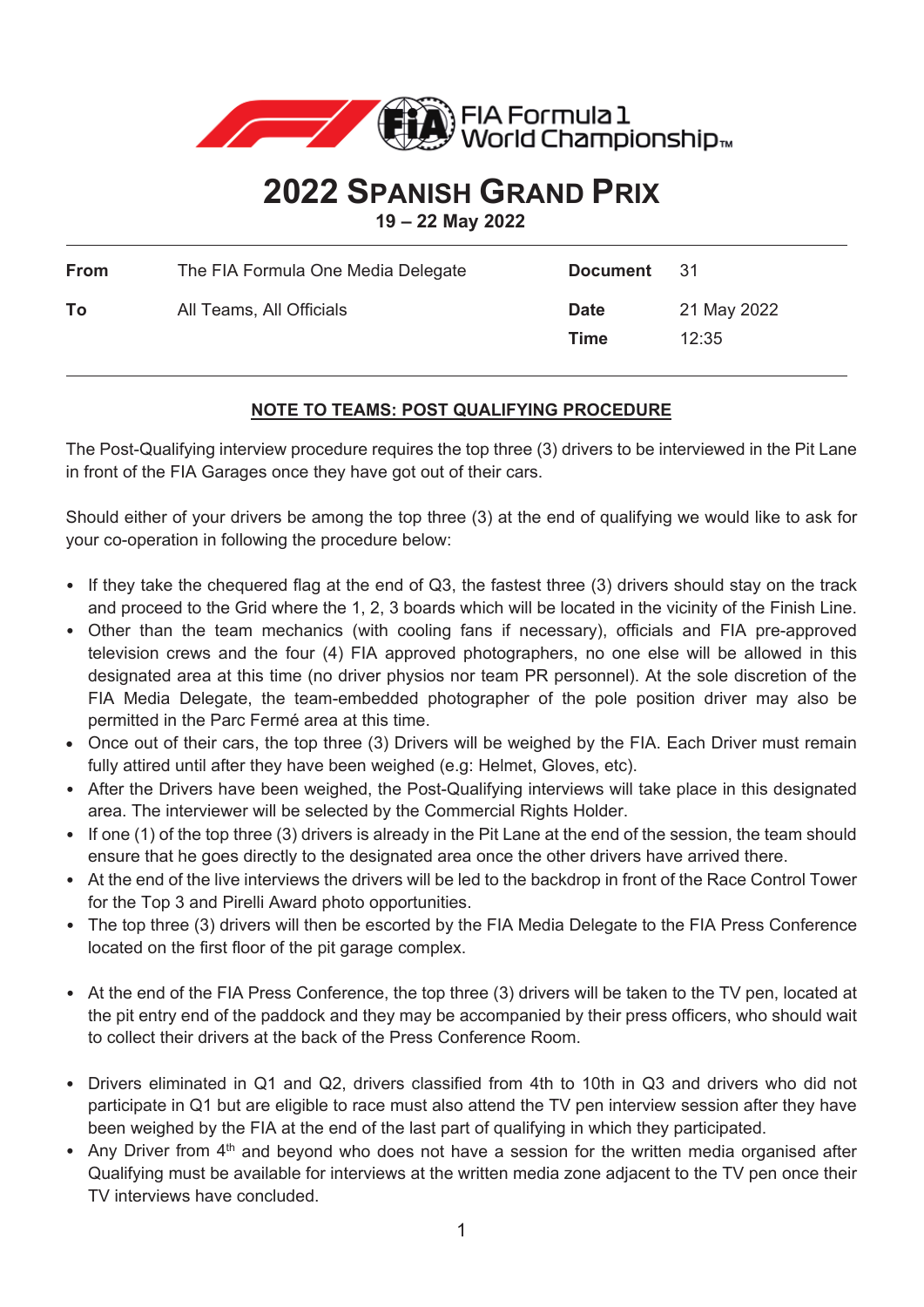Please see the attached Qualifying - Parc Fermé Diagram,

**Tom Wood** 

## **The FIA Formula One Media Delegate**